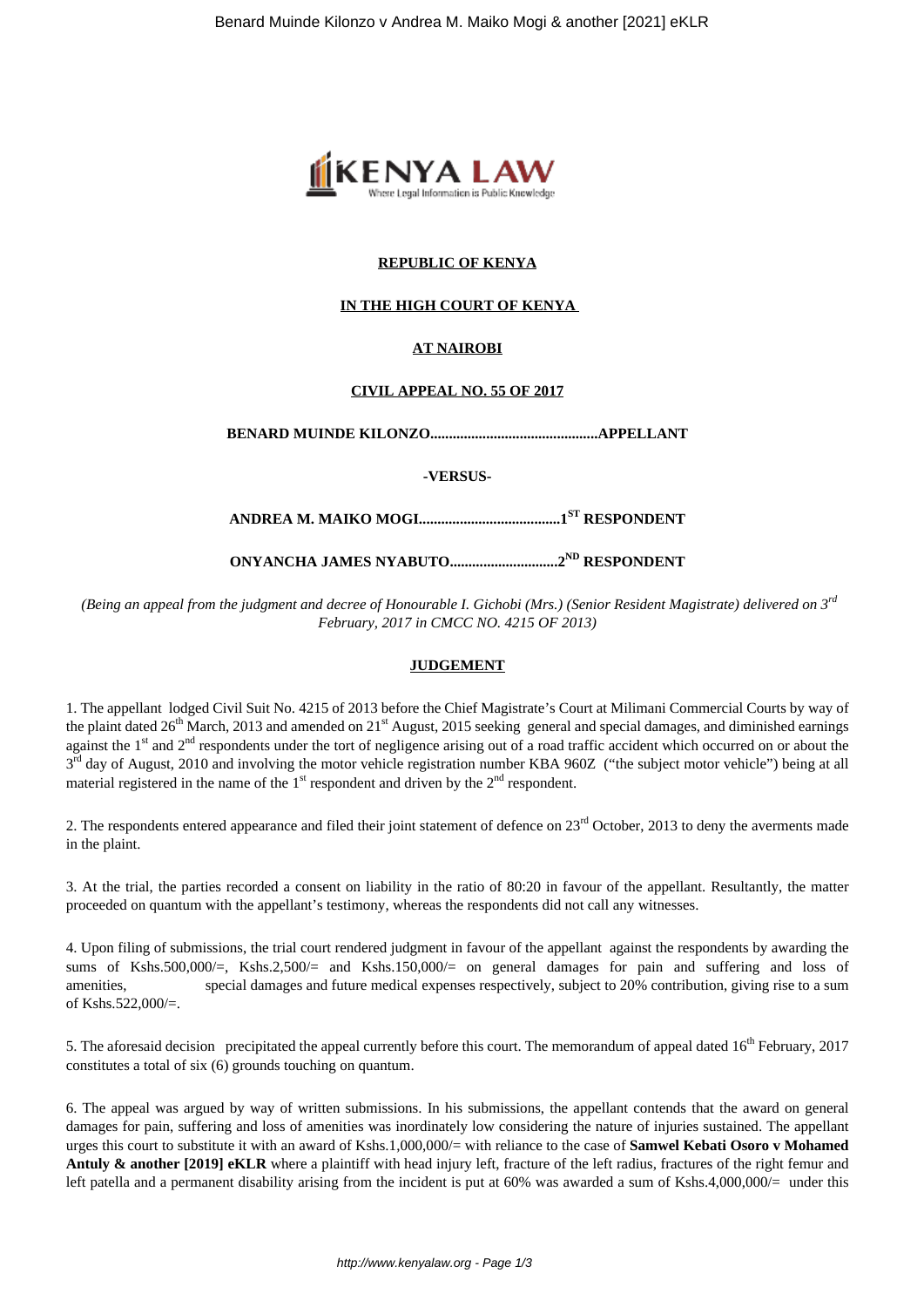head.

7. The appellant also faulted the trial court for declining to grant damages for diminished earnings in spite of evidence being adduced to support such claim. It is his submission that, though he did not have any documentary evidence to show the nature of his work or his earnings, he testified that he was working as a security guard and earning a monthly salary of Kshs.10,000/= and that following the accident, his employment was terminated. The appellant therefore urges this court to apply the minimum wage for a guard being the sum of Kshs.9,000/= together with a multiplier of 15 years and degree of permanent incapacity of 20% to be tabulated as follows:

9.000 x 15 x 12 x 20/100 = Kshs.324,000/=

8. On their part, the respondents support the awards made by the trial court and urge this court not to disturb the same. On general damages for pain, suffering and loss of amenities, the respondents have cited *inter alia*, the case of **Maina Onesmus v Charles Wanjohi Githome [2019] eKLR** where an award of Kshs.600,000/= made under a similar head was reviewed downwards to one of Kshs.350,000/= in the instance of a plaintiff who had suffered fractures of the mid shaft humerus, and condyles, and fragment fracture of the shoulder girdle; and the case of **Said Abdullahi & another v Alice Wanjira [2016] eKLR** in which an award of Kshs.300,000/= was made on appeal to a plaintiff with a fracture of the right humerus bone and degree of permanent incapacity at 10%.

9. Concerning damages for diminished earnings, it is the contention of the respondents that the same were not proved and hence the trial court acted correctly in declining to award any damages under this head.

10. I have carefully considered the rival submissions on record alongside the relevant authorities cited. I have as well re-evaluated the evidence placed before the trial court and considered the judgment in question. It is clear that the appeal lies only against quantum. I will therefore address the appeal under the two (2) heads of pain, suffering and loss of amenities; and diminished earnings, both of which are being challenged.

11. The law is well settled that in deliberating on whether to interfere with the award of a trial court, an appellate court ought to take into account the following principles portrayed in **Kemfro Africa Ltd t/a Meru Express Services 1976 & Another [1976] v Lubia & Another (No. 2) [1985] eKLR**:

*a) Whether the trial court took into account an irrelevant factor, or* 

*b) Whether the trial court left out of account a relevant factor, or* 

## *c) Whether the amount awarded is so inordinately low or so inordinately high that it must be a wholly erroneous estimate of the damage.*

12. In respect to the award made on damages for pain and suffering and loss of amenities, the appellant proposed a sum of Kshs.1,200,000/= and relied on the case of **Philip Kipkorir Cheruiyot v Nebco K Ltd & Another [2006] eKLR** where a plaintiff who had sustained fracture of the right humerus, injury to the right radial nerve due to compressed fracture of the right humerus resulting into radial nerve palsy and fracture of the head of the right humerus with dislocation of the right shoulder joint with 30% permanent disability was awarded a sum of Kshs.600,000/= whereas the respondents suggested an award of Kshs.300,000/= with reference to the case of **Said Abdullahi & another v Alice Wanjira** (supra).

13. The learned trial magistrate awarded a sum of Kshs.500,000/= under this head.

14. Upon my re-examination of the pleadings and medical evidence tendered at the suit trial, I note that they are consistent as to the nature of injuries sustained by the appellant, these being: fracture of the right humerus. In his medical report dated 12<sup>th</sup> March, 2013, Dr. W.M. Wokabi assessed the permanent incapacity at 20%. In a second medical report by Dr. Jenipher Kahuthu dated  $25<sup>th</sup>$ September, 2016 physical disability was assessed at 18% whereas the extent of disability was assessed at 20%.

15. Upon considering the authorities cited by the parties in their submissions which were placed before the learned trial magistrate, I find that the authority relied upon by the appellant constituted injuries of a more severe nature in comparison to those sustained in